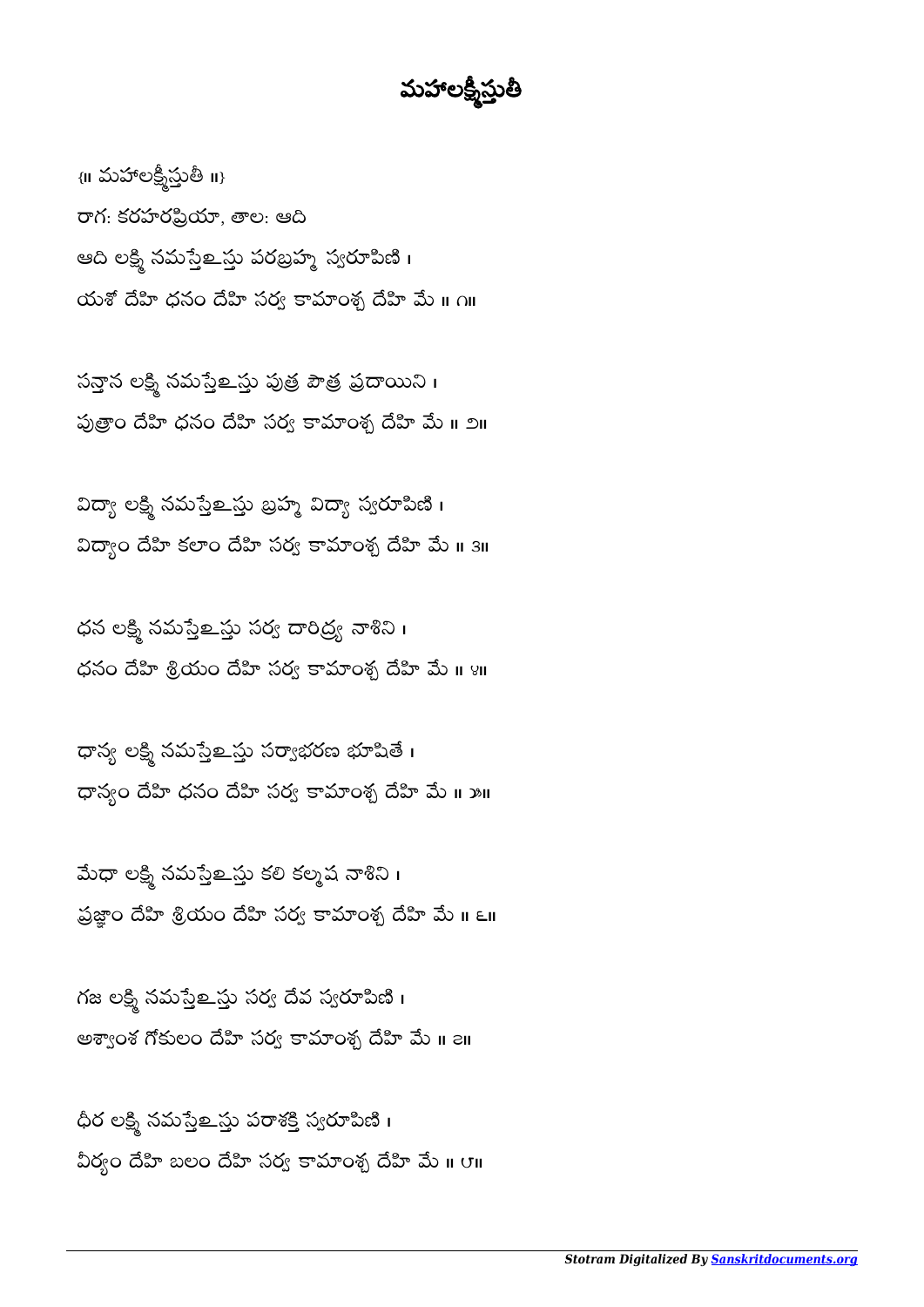జయ లక్ష్మి నమస్తేஉస్తు సర్వ కార్య జయప్రదే। జయం దేహి శుభం దేహి సర్య కామాంశ్చ దేహి మే ॥ ౯॥

భాగ్య లక్ష్మి నమస్తెలక్ష్మ సౌమాంగల్య వివర్ధిని । భాగ్యం దేహి శ్రియం దేహి సర్య కామాంశ్చ దేహి మే ॥ ∩౦॥

కర్తి లక్ష్మీ నమస్తెలన్తు విష్ణువక్ష స్థల స్థితె i  $\overline{a}$ కీర్తిం దేహి శ్రీయం దేహి సర్వ కామాంశ్చ దేహి మే ॥ ౧౧॥

ఆరోగ్య లక్ష్మి నమస్తే అవు సర్వ రోగ నివారణి। ఆయుర్గేహి శ్రియం దేహి సర్వ కామాంశ్చ దేహి మే ॥ ౧౨॥

సిద్ధ లక్ష్మీ నమసేే మై సర్య సీద్ధీ ప్రదాయిని । సీద్ధీం దేహి శ్రీయం దేహి సర్వ కామాంశ్చ దేహి మే ॥ ౧౩॥

సౌన్గర్య లక్ష్మి సమేతే - సాంగ్రాంర శోభితే । రూపం దేహి శ్రియం దేహి సర్య కామాంశ్చ దేహి మే ॥ ∩४॥

సామ్రాజ్య లక్ష్మి నమస్తే బైవు భుక్తి ప్రభాయిని । మోక్షం దేహి శ్రీయం దేహి సర్య కామాంశ్చ దేహి మే ॥ ౧౫॥

మంగలే మంగలాధారే మాంగల్యే మంగల ప్రదే। మంగలార్థం మంగలేశ మాంగల్యం దేహి మే సదా ။ గ్

సర్వ మంగల మాంగల్యే శివే సర్వార్థ సాధికే । శరణ్యే త్రయమ్బకే దేవి నారాయణి నమోஉస్తుతే <mark>။</mark> ∩౭॥

శుభం భవతు కల్యాణీ ఆయురారోగ్య సమ్పదామ్ ।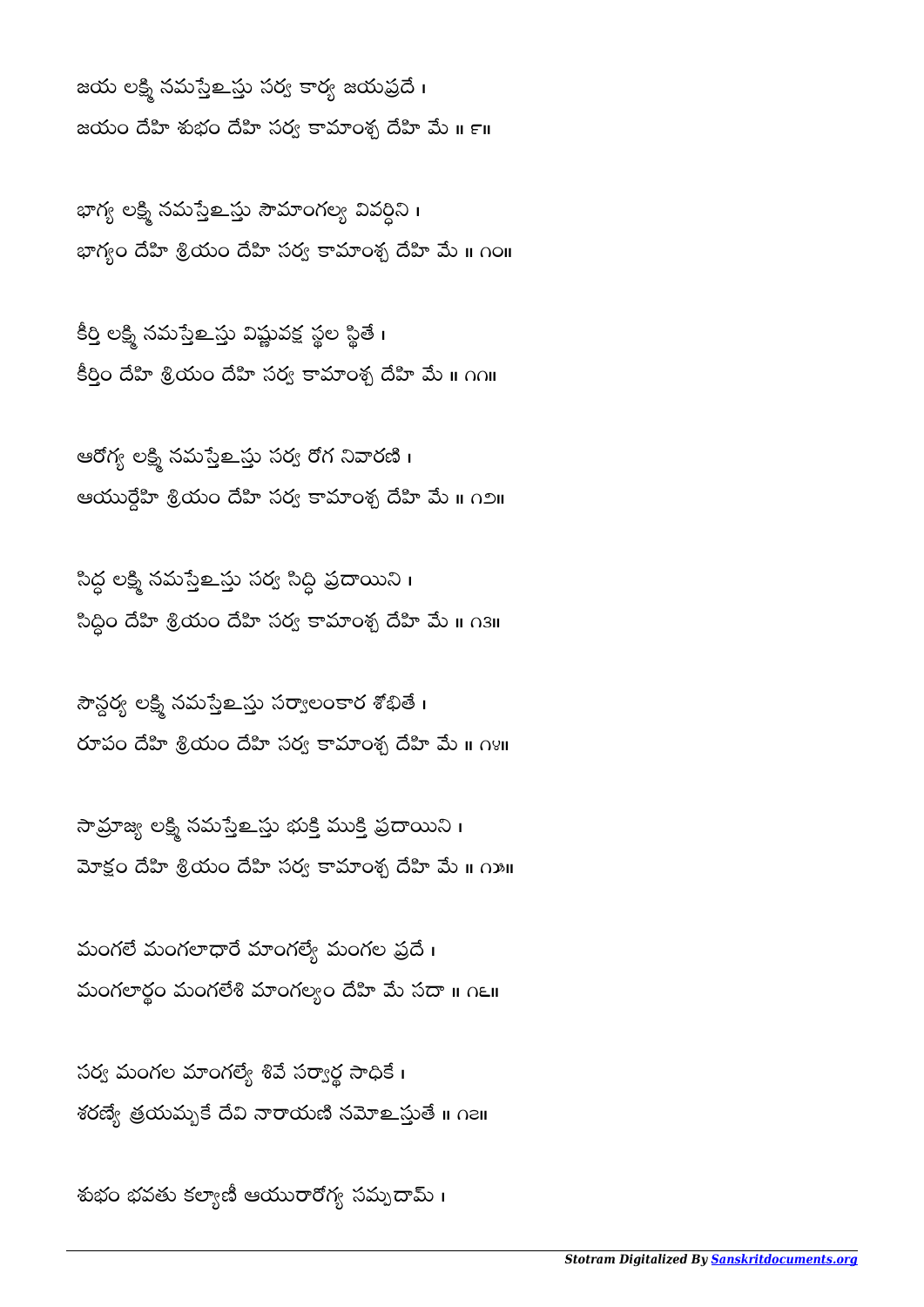## మమ శత్రు వినాశాయ దీప జ్యోతి నమోஉస్తుతే ॥ ౧౮॥

## దీప జ్యోతి నమోஉస్తుతే, దీప జ్యోతి నమోஉస్తుతే။

Salutations to the Adi LakShmi, who is the embodiment of the Absolute, give me fame, give me wealth, fulfill all my desires. 1 Salutations to Santhana LakShmi, who is the giver of sons and grandsons give me sons, give me wealth, fulfill all my desires. 2 Salutations to Vidya LakShmi, who is the embodiment of the Highest Knowledge of the Absolute give me knowledge, give me the arts, fulfill all my desires. 3 Salutations to Dhana LakShmi, who is the destroyer of all forms of poverty give me wealth, give me prosperity, fulfill all my desires. 4 Salutations to Dhanya LakShmi, who is decorated with all ornaments give me food grains, give me wealth, fulfill all my desires. 5 Salutations to medhA LakShmi, who is the destroyer of the evil effects of Kali Yuga give me wisdom or awareness, give me prosperity, fulfill all my desires. 6 Salutations to Gaja LakShmi, who is the embodiment of all the Gods give me horses and cows, fulfill all my desires. 7 Salutations to Dhira LakShmi, who is the embodiment of Absolute Energy give me valour, give me strength, fulfill all my desires. 8 Salutations to Jaya LakShmi, the giver of success in all endeavours give me victory or success, give me auspicousness, fulfill all my desires. 9 Salutations to bhagya lakShmi, who fosters auspiciousness give me good fortune, give me prosperity, fulfill all my desires. 10 Salutations to siddhi lakShmi, who abides in the chest of Vishnu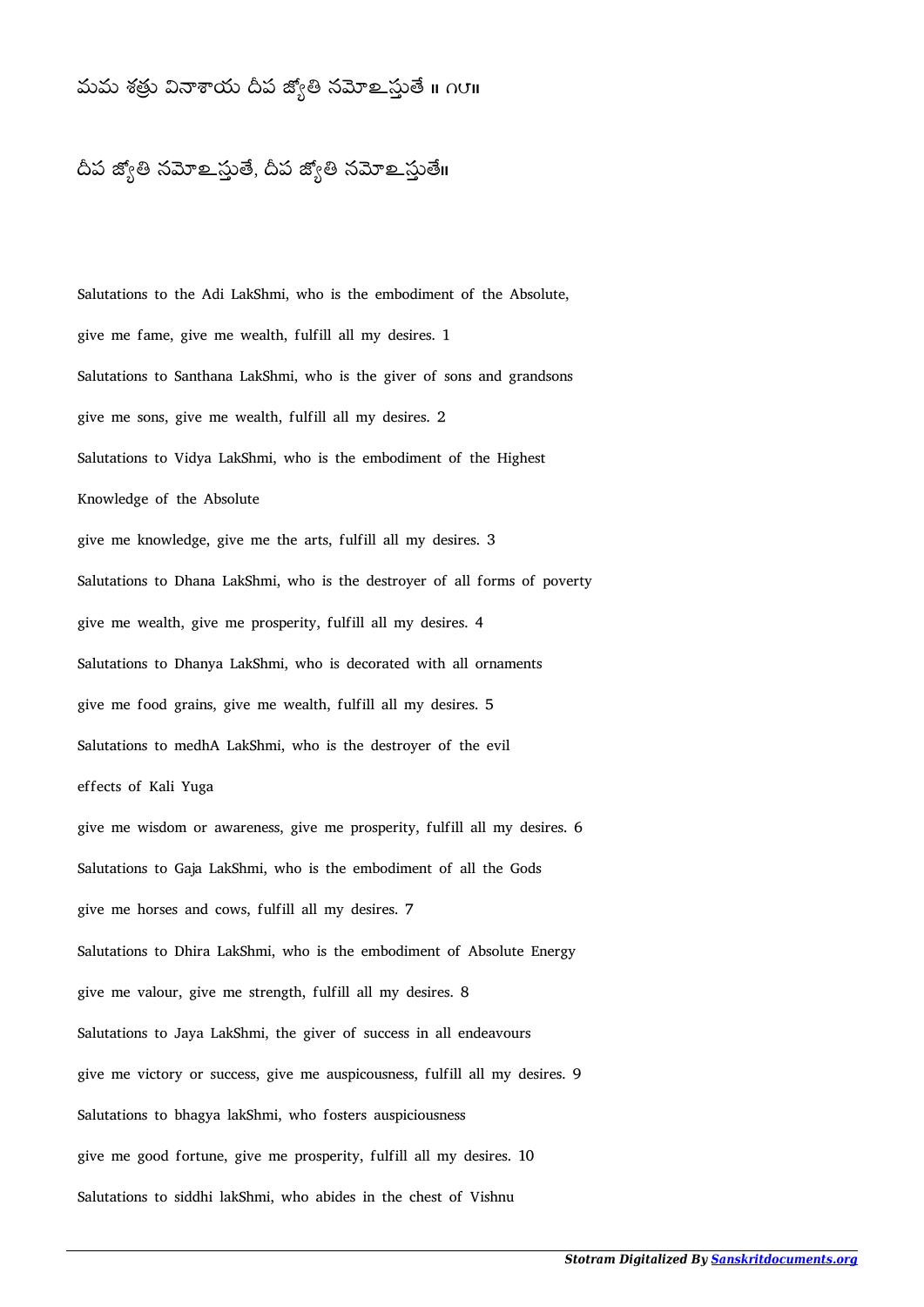give me success or attainment, give me prosperity, fulfill all my desires. 11 Salutations to Arogya Laksmi, who destroys all diseases and illnesses give me long life, give me prosperity, fulfill all my desires. 12 Salutations to Siddha lakShmi, the giver of all siddhis (attainments or spiritual powers) give me siddhis, give me prosperity, fulfill all my desires. 13 Salutations to Saundarya LakShmi, one who shines with all decorations give me beauty, give me prosperity, fulfill all my desires. 14 Salutations to Samrajya LakShmi, who gives enjoyment and liberation give me liberation, give me prosperity, fulfill all my desires. 15 Oh Auspicious one, giver of all forms of auspiciousness such as the mangalyam for the sake of auspiciousness, oh auspicious one, always give me mAngalayam. 16 I salute and take refuge in Narayani, the three-eyed one, who gives all auspiciousness, who is herself auspicuous and who fulfils all desires. 17 Salutations to the Flame of the lamp, which gives auspiciousness and prosperity, gives long and disease free life and destroys all my enemies .18 Encoded by LakShmanan, Meaning by Badri Proofread Mrs. K. V. Lalitha

Please send corrections to sanskrit@cheerful.com Last updated  $\overline{6}$ oday

http://sanskritdocuments.org

Mahalakshmi Stuti Lyrics in Telugu PDF % File name : mahAlakShmIstuti.itx % Location : doc\ devii % Language : Sanskrit % Subject : Hinduism/religion/traditional % Transliterated by : Lakshmanan